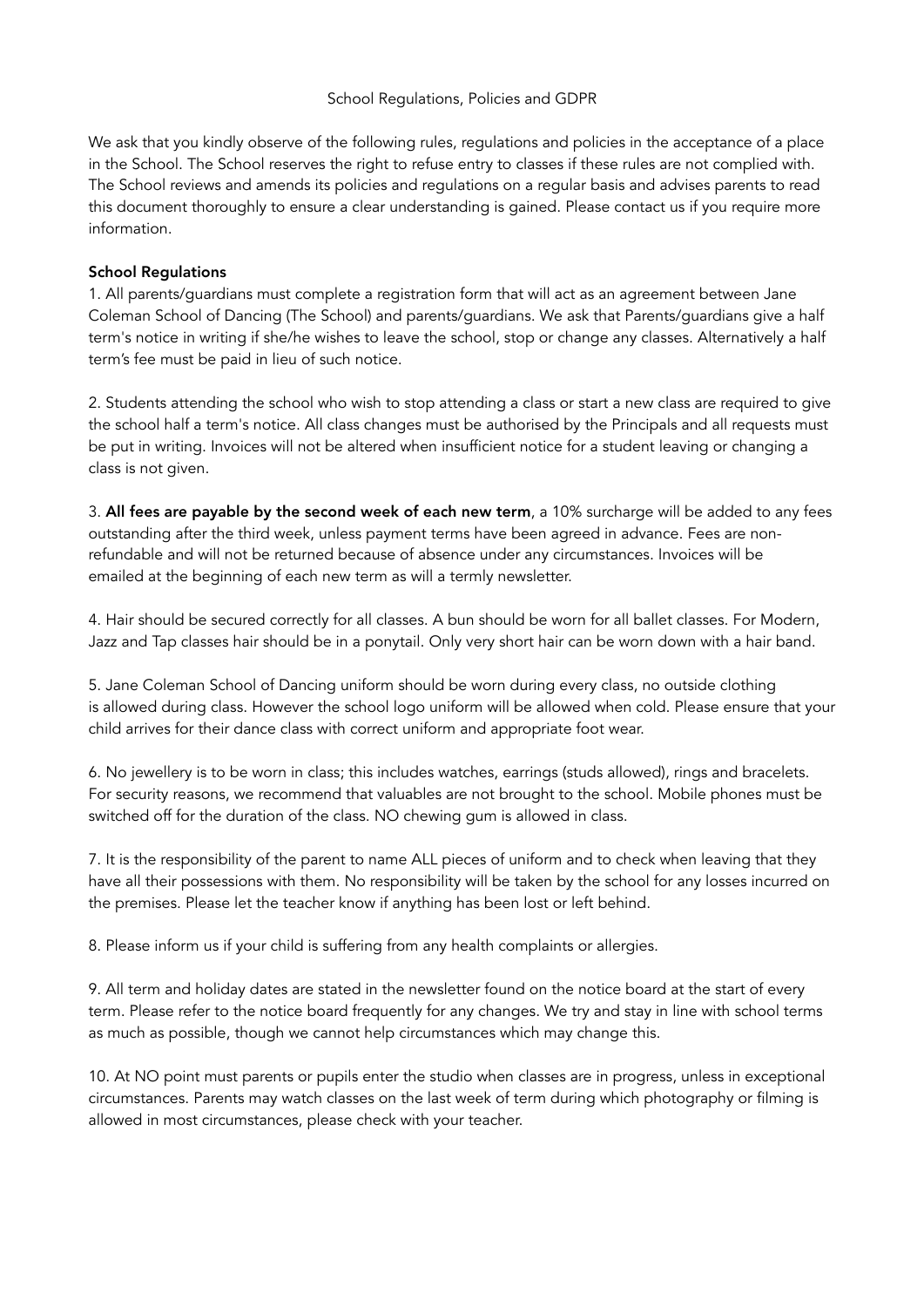11. This is an International Dance Teacher's Association School working towards the highest standard of training. This results in examinations being taken when and only when the Principals believe the pupil has reached the required standard. A letter will be given to the pupil when they are ready for an exam. The reply section of this letter should be returned by the date stated, together with the appropriate fee. If fees are not received by the due date, the pupil will not be entered for the exam. Examinations require a lot of hard work, dedication and require attendance of extra examination classes to ensure pupils are at the correct standard by the exam date. These classes are scheduled in addition to syllabus classes and are charged by a separate fee.

12. Please respect the building and property where the classes are taking place, by keeping the noise level low and the rooms tidy and free of rubbish.

13. For security purposes, the main doors of both premises must remain closed at all times. Pupils must not leave the premises without a parent or guardian. If you are leaving your child in the care of another waiting parent or guardian, please ensure that they are in the building before leaving your child. If you are unable to collect your child on time, children will wait on the hall with their teacher and will not be allowed to wait outside the hall. In the event of an accident or fire, only the children in the main hall will be accounted for by the teachers. In summary, the school cannot be held responsible for any unsupervised children.

14. Parents must amend their details on the parent portal if their details have changed. Please ensure we have up to date information at all times.

#### School Polices

#### **Confidentiality**

The School's emails and letters contain confidential and/or privileged information and are intended for only the person to whom it is addressed. Any unauthorised copying, forwarding, disclosure or distribution of the material contained in emails and any attachment is strictly prohibited. All personal information at the school is kept confidential and will not be discussed or shared by the school with any other parent or student.

#### **Cancellations**

If there is a bad weather warning in place and you are in doubt about classes taking place. Please check the website or Facebook for information. In such cases the school will reschedule classed where possible. Parents will be notified by our texting service, website and emails. Please make sure your details are up to date and you check our news page.

#### Child Protection

At the Jane Coleman School of Dancing we have a duty of care to safeguard all children. It is our aim to provide children and young people with appropriate safety and protection that attend the School. We abide by The Child Protection Act 2004.

## Protection of our Children

At the Jane Coleman School of dancing, we ensure that all children are protected. For younger students we insist they do not go home without their Parents or Guardians and will be kept within the hall with the teacher until collected. Once out of the lesson parents are responsible for their children. Parents and students will not let any persons in the hall if they do not know them or are suspicious of them. We also do not tolerate any behaviour that results in bullying or discrimination, the school will give a written notice for any unacceptable behaviour from a student. If this behaviour does not show improvement the school has the right to refuse admission.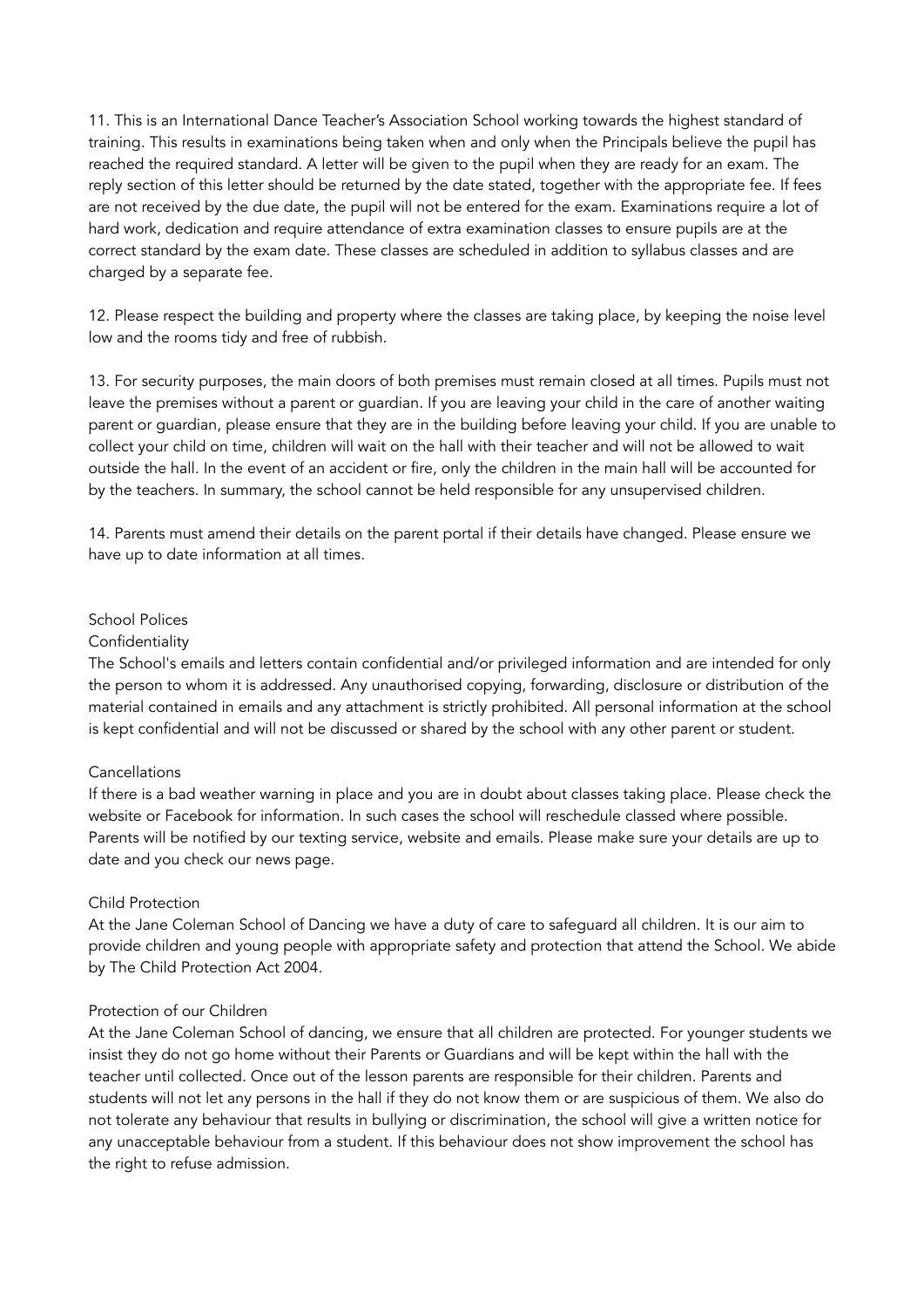# Use of Photographic/Filming Equipment

If a parent wishes to photograph or film classes, they may do so with the permission of the Principals and or the teacher's consent, however we operate a policy that protects families that do not wish their children to be photographed or filmed. If this policy is found to be breeched we will ask you to remove all evidence of the photography/filming. Jane Coleman School of Dancing uses our own photographs and filming as a platform to advertise the School and to celebrate the students's achievements. The School photos and filming will be published of children at the School and we ask that all members of the School notify the School if you do not want wish your child to be photographed or filmed when you register with the School. When the School films the two School Shows, parents who do not wish their child to be recorded should notify the school. We therefore advise that these children do not participate in the final show, as this show will be filmed.

## Health and Safety

Some physical contact is necessary by the teacher to demonstrate exercises or techniques or to prevent injury during the class. If in the case of minor accidents, first aid needs to be administered, the school will contact the Parent/Guardian immediately. No responsibility is taken for any injury occurring, during or after classes, although great care is taken to avoid such an occurrence. When a parent enrols their child with the Jane Coleman School of Dancing, it is their responsibility to ensure that the information given on their registration form is correct and the school is aware of any illness or disability that may affect their child during lessons.

## The use of Social Media

We ask that current students who have access to social media do not contact teachers or student teachers on their personal pages. We ask that all students contact the School's email and/or social media page for any questions, helpful tips and advice. Social media is a wonderful communication tool however the Jane Coleman School of Dancing Facebook Page, Instagram Page and School email should be the only use of social media contact from current students to teachers. Jane Coleman School of Dancing uses our Social Media page as a platform to advertise the School and to celebrate the students's achievements. The School Photo's will be published of children at the School and we ask that all members of the School notify the School if you do not want wish your child to be photographed when you register with the School.

General Data Protection Regulations 2018 - In accordance with the GPDR Statement.

GDPR stands for General Data Protection Regulation and replaces the previous Data Protection. It was approved by the EU Parliament in 2016 and came into effect on 25th May 2018. GDPR states that personal data should be 'processed fairly & lawfully' and 'collected for specified, explicit and legitimate purposes' and that individuals data is not processed without their knowledge and are only processed with their 'explicit' consent. GDPR covers personal data relating to individuals. Jane Coleman School of Dancing is committed to protecting the rights and freedoms of individuals with respect to the processing of children's, parents, visitors and staff personal data. The Data Protection Act gives individuals the right to know what information is held about them. It provides a framework to ensure that personal information is handled properly.

What we do at The Jane Coleman School of Dancing:

- We do not disclose or sell personal data to third parties
- We do not disclose personal data to other members of the School and their families.
- The School uses contact numbers and emails for newsletters, updates, whole school and individual communication, invoices and general information.
- Emergency Parent contact numbers are given to teachers termly for the sole use of emergency contact only.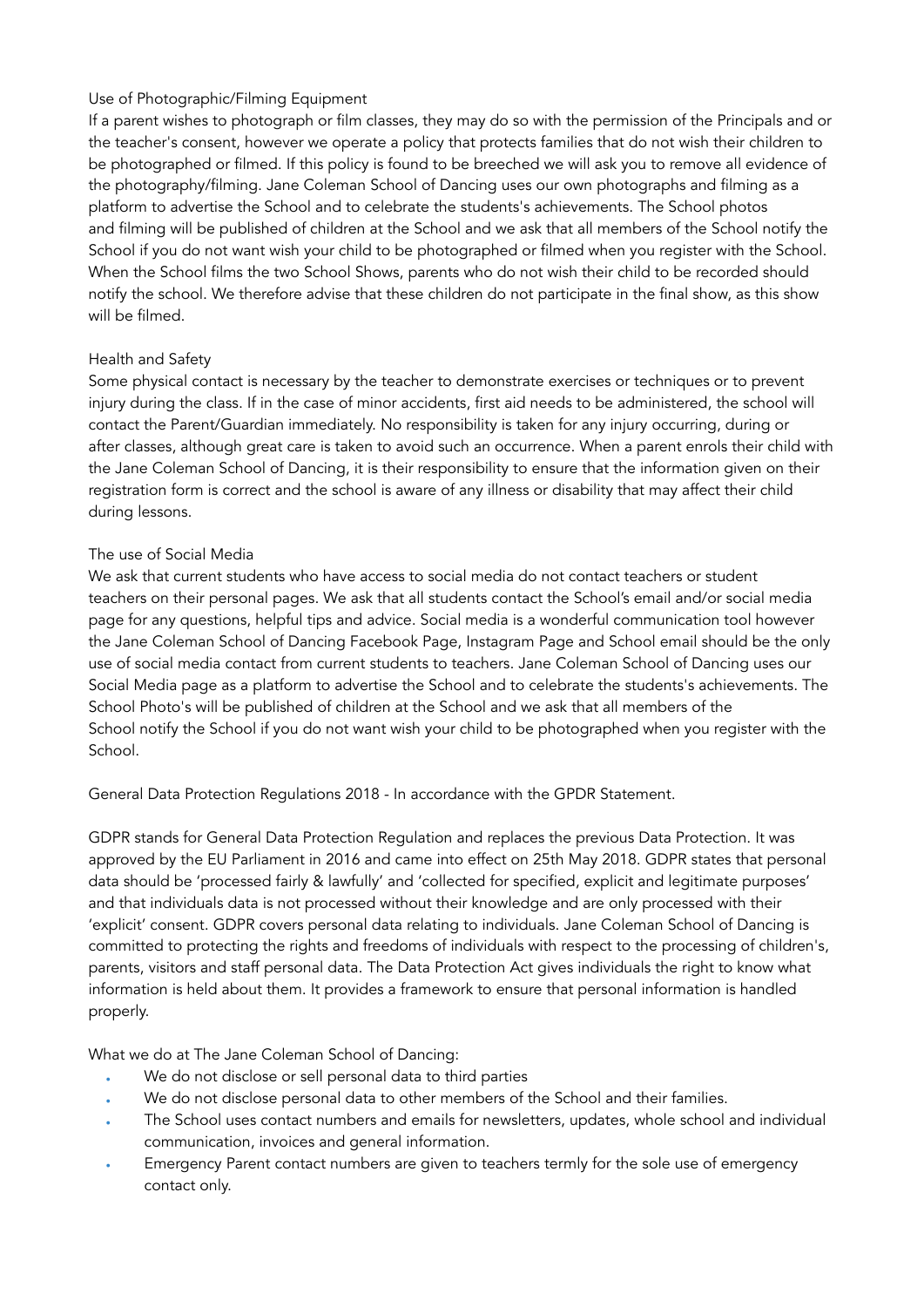- Personal data is stored in a locked password encrypted database, email and invoicing system ('Class Manager').
	- 'Class manager' is the School software for the sole use of the School database and is maintained by Jane Coleman School of Dancing.
- Paper registration forms are stored in a secured cabinet and hard copy information is destroyed when appropriate.

Information about individual children is used in certain documents, such as, a weekly register, medication forms and examination documentations. These documents include data such as children's names, date of birth and emergency contact numbers. These records are shredded after the relevant retention period.

Access to 'Class Manager', School Email account, Website, personal Data, Social Media Accounts, Newsletters and Examination Details is password protected and is not available to members of the Public or members of the School. The Principals have sole access to all this data.

## GDPR includes 7 rights for individuals

## 1) The right to be informed

The Jane Coleman School of Dancing is registered with the International Dance Teacher's Association (IDTA) and as so, is required to collect and manage certain data. The School collects parent's and or guardian's names, addresses, emergency telephone numbers and email addresses. We also collect children's' full names, addresses, date of birth along with any SEN requirements and are stored via a secure electronic system 'Class Manager' and paper registration forms are stored in a secured filing cabinet.

## This is in respect of our Health and Safety and Safeguarding Policies.

The Jane Coleman School of Dancing is required to hold data on its Teachers such as names, addresses, email addresses, telephone numbers and bank details. Information such as Disclosure and Barring Service checks (DBS), personal Public Liability insurance, First Aid Certificate's, Membership details and any qualification's. This information stored via a secure electronic system 'Class Manager' and paper forms are stored in a secured filing cabinet.

#### 2) The right of access

At any point an individual can make a request relating to their data and The Jane Coleman School of Dancing will need to provide a response (within 1 month). The Jane Coleman School of Dancing can refuse a request, if we have a lawful obligation to retain data but we will inform the individual of the reasons for the rejection.

#### 3) The right to erasure

You have the right to request the deletion of your data where there is no compelling reason for its continued use. However The Jane Coleman School of Dancing has a legal duty to keep student and parents details whilst the student is registered at the school. The Jane Coleman School of Dancing retain any records relating to student's accident and injury records for 19 years (or until the child reaches 21 years), and 22 years (or until the child reaches 24 years) for Child Protection records. Self Employed Teaching records will be erased when the member leaves their position. All hard copy information is destroyed.

# 4) The right to restrict processing

Parents, visitors and staff can object to The Jane Coleman School of Dancing processing their data. This means that records can be stored but must not be used in any way, for example School Newsletters, General Emails about School news and updates and 'Class Manager' text service. In this situation, The School has no obligation to refund any classes missed or cancelled due to 'lack of communication'. It will be the parents responsibility to ensure they are informed about the Termly event's happening at the School.